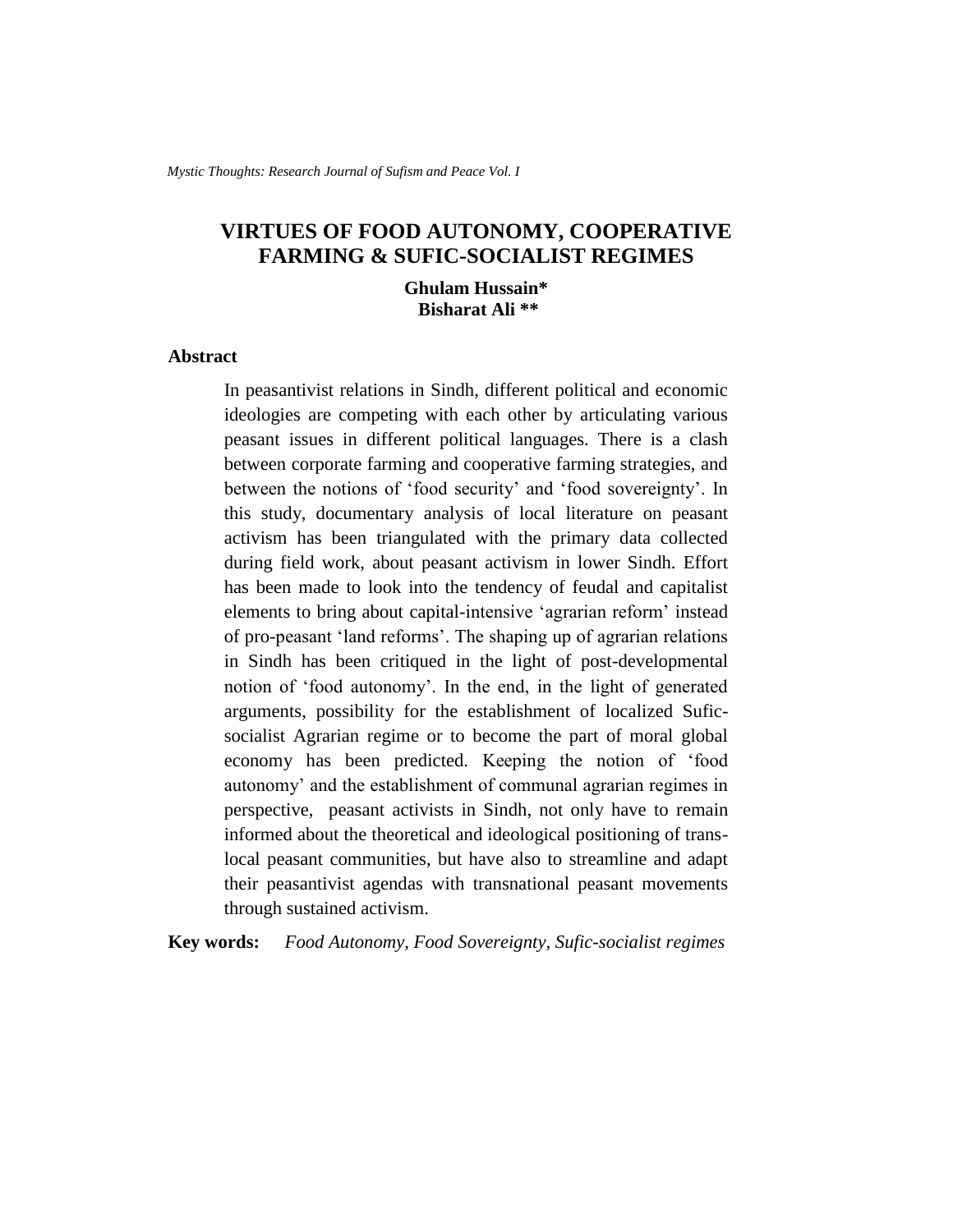### **Introduction**

Issues of peasant activists in Sindh have shifted in focus over the years and have attended to scores of issues that somehow attend to rural folks and peasant communities. These issues may include disputes over the optimum flow of Indus water into canals, flooding during Monsoon season, drought and famine in Thar Desert, health of the Indus delta, building of small or large dams, institutionalization of corporate farming, formation of cooperative farming, epidemics in livestock, and the issues of debt bondage in agriculture. This study is an effort to facilitate the peasant activists and indigenous rural communities of Sindh to relate and analyze their life-world and life projects in the light of "food autonomy" regime as against "food security" and "food sovereignty" regimes and, thereby, to suggest the localized indigenous sufic-socialist model of peasantivist resistance.

Peasant movements, that have been launched in Sindh, despite their apparent failure to achieve their avowed goals, have sustained their activism to bring about gradual reformation of peasant society. That sustained activism, at least, served as the experimental venture to test Marxist, Maoist, reformist and developmentalist solutions, but none could live up to the contextual realities and lived experiences of local peasant communities. Keeping these failed experiments in perspective, and by juxtaposing agrarian reforms, corporate farming, food security and neoliberal capitalist NGO rising against the land reforms, cooperative farming, food autonomy, and the trans-local moral global economy, the possibility of the formation of trans-local link in Sindh in the form of Sufi-socialist drifting of peasant activism, has been predicted in this study. Hence, in this study, translocal sufic-socialist approach has been suggested to peasant activists of Sindh by digging it out of their archeological past and then linking it with global transnational peasant movements to establish agrarian regimes based on global moral order.

# **Methodology**

This research study has been derived from the field work and from the secondary qualitative data analysis of historical documents and the literature produced by and for peasant activists in Sindh. In-depth interviews with some of the prominent peasant activists have also been relied upon. Primary ethnographic data has, then,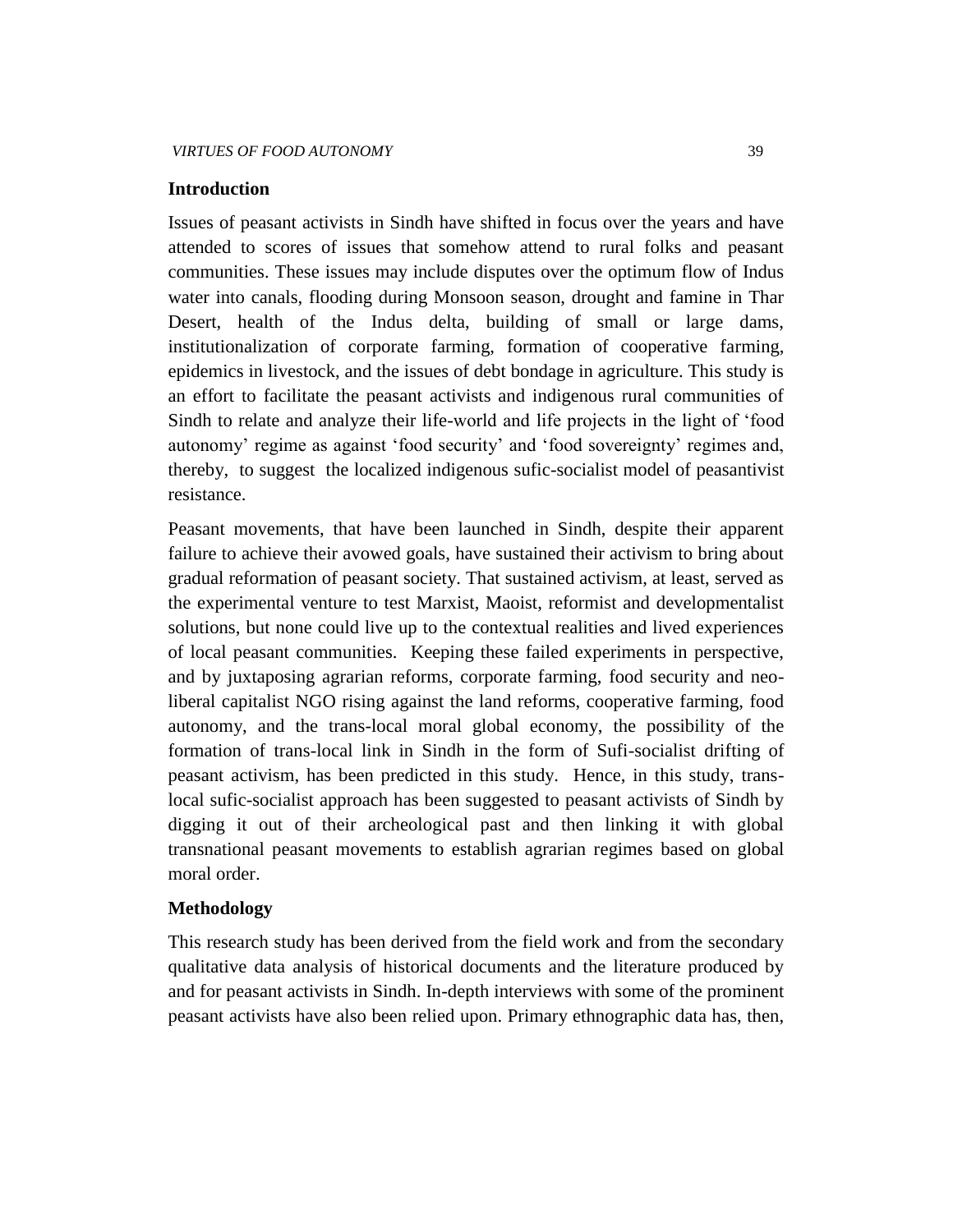been triangulated with the documentary analysis of literature on the history of peasant movements in Sindh. Hence, historical analysis of peasant movements and activism in Sindh has been done to predict the direction of peasant activism in Sindh in the light of some modern and post-developmentalist notions, particularly the possibilities of the establishment in Sindh of viable trans-local agrarian regimes interlinked with the global moral economy.

# **Theoretical Framework**

Theoretical and ethnographic analysis of peasant communities in Sindh and Gujarat done by Jan Breman (1985, 2008, 2010, and 2014) has been extensively employed here to understand the nature of exploitation in peasant-landlord relationship and the resulting reaction of peasant activists of Sindh. The analytic framework evolved by subaltern theorists from India, such as Guha (2001), Sarkar (2001), Kapoor (2013), Zibechi & Ryan (2012), have been resorted to draw parallels between indigenous Dalit peasant activists of India and Sindh.

In the end, post-developmental global trends, particularly in the light of theoretical analysis of Philip McMichael (2008), Arturo Escobar (2001, 2012) and Eduardo Gudynas (2011, 2013), have been linked to, or the links have been explored between transnational peasant movements and Sindhi peasant activism. To understand the peasantry in its global and international context, Philip Mc Michael"s post-developmental critique of neo-liberal globalization, provides, probably, the most plausible explanations of the status and identity of peasantry. Taking lead from Philip Mc Michael, peasant activism has been explored through the peasant discourse and practices generated by peasant activists of Sindh and peasant leaders to understand, not only contemporary and historical peasant movements in lower Sindh, but the whole spectrum of political and social movements which somehow have involved peasants and the peasant activists of Sindh. Possibilities of Sindhi peasant activists to become the active and integrated part of the highly diversified global peasant movement have been predicted on the basis of their assumed expected activism for "food sovereignty" and "food autonomy" for peasants, and against developmentalists, and "corporate farming'.

Data on the history of peasant movements in Sindh has been collected from the writings of Soomro K.H (2012), Badshah (2011), Mahar (2011), G.M.Sayed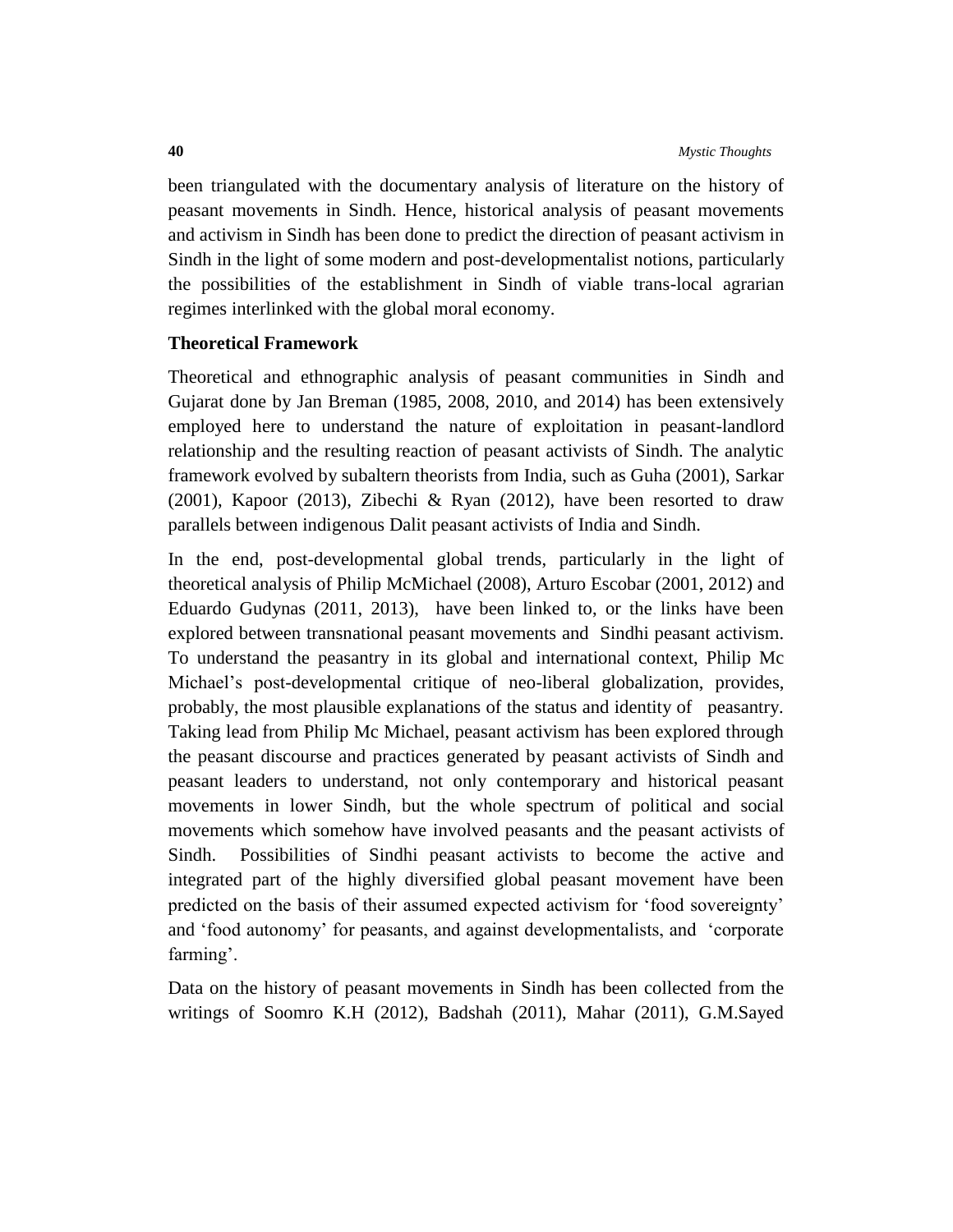$\overline{a}$ 

(2011).Shah Inayat"s sufic-socialist movement has been revisited in to draw parallels between his peasant movement and the Latin American and transnational peasant movements. Artuto Escobar"s (2001) emphasis on the "place" and the deemphasis on "space" have served as the ontological as well as epistemological departing point in this study.

Reformatory socialist program of 'alternatives to development' as outlined and being implemented by Venezuela, Bolivia (*BuenVivir*<sup>1</sup> as an alternative) and in Ecuador (*SumakKawsay*), which is derived from Bolivarian political ideology (Pearson 2009; Lang 2013; Escobar 2012; Gudynas, 2011), was found very much pertinent to suggest and recommend decentralizing and community empowering development program for peasant communities in particular, and rural communities in general.

# **Reforming Agrarian Relationships: For Whom and By Whom?**

The terms 'land reforms' and 'agrarian reforms' are used and understood in two distinctive senses that, in fact, reflect two competing political ideologies. Former pertains to socialist change to redistribute land, and the latter to the maximization of agricultural growth through capital intensive development and mechanization. Whereas, elsewhere in the world, where land reforms were brought about by the national democratic governments with some success, issues of landlessness and land related exclusion have somehow persisted there. It has been observed that such land reforms alone or any economic transformation may not lead, as intended, to social inclusion of marginalized communities. After such realization, peasant activists for the landless peasants in other regions of the world have started struggling not just for land to live and cultivate, but also for better social positions to have access to "a wider range of social interactions and networks" and for better place in society"(Lindemann June 2010). Jan Breman in his ethnographic revelations in the light of his four decades of engagement with

<sup>&</sup>lt;sup>1</sup> 'BuenVivir' literally means the 'living well' or 'good life'. It is the Latin American and Bolivian concept evolved by indigenous peasant communities to encapsulate their indigenous ideology and the political program to counter extractivism, export-driven markets, neoliberal corporate culture and to establish communal authority and ensure "food autonomy" of the local "ecological communities. Similar types of notions have been conceptualized by other Latin American countries as well, such as the Ecuadorian concept of *sumackawsay*. *BuenVivir* is a set of attempts to build other social and economic orders that break free of the bounds imposed by Modernity.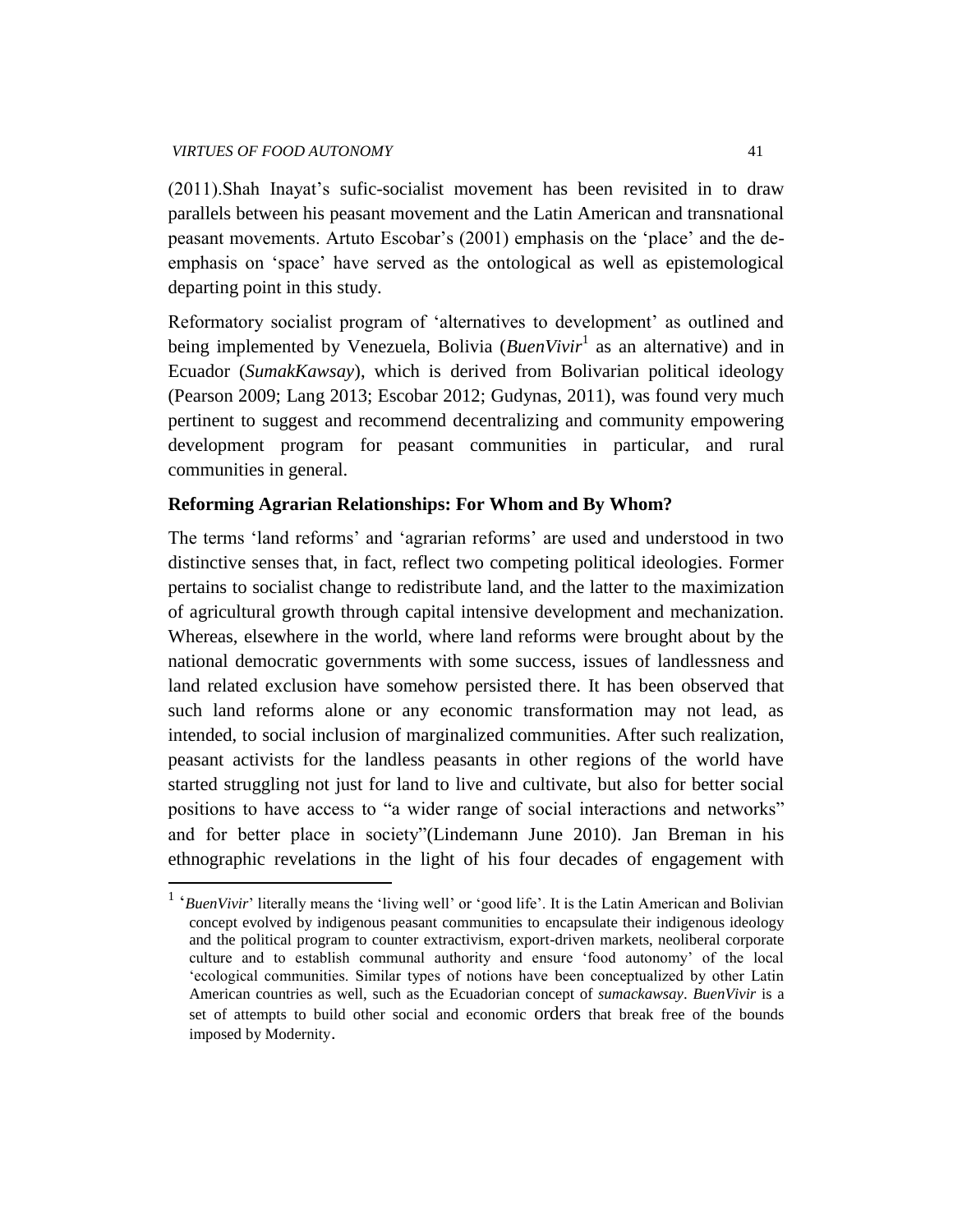peasant communities in Gujarat, and his ethnographic survey of peasant communities in lower Sindh, also have reached to the similar conclusions. Social and economic exclusion persists both in Gujarat and lower Sindh, largely due to already established hegemonic administrative, legal and political system in which the landless peasants, migrant peasants and ethnic peasant minorities cannot benefit from the concessions and quotas offered to them by the government and by the law of the land (Breman 1985). It is the doing of corrupt administrative system "the identification pattern, bureaucratic procedures, hard-to-match government criteria for the targeted group had excluded a large section of society from claiming their legal right" (Pushpa 2013). The prevailing traditional nepotism and vested interest of feudal politicians to maintain exploitative sharecropping system (Breman 2014) are some other causal factors that perpetuate peasant exploitation and keep them dispossessed, disempowered, socially excluded and thus marginalized. Moreover, the very state of powerlessness of the would-be benefactors that is sustained by systemic exclusion socially disables them to even seek offered benefits and legal protections. Breman also laments the fact that peasant activists and advocacy based NGOs often fail short of substantive change and sustainable development.

Giving an example of the bonded laborers that are released from the private jails or from the social bondage of landlords in lower Sindh, he concludes his report on the nature of bondage in South Asia with optimistic remarks:

Certainly, these agricultural workers were set free by the police but rather than being inspired by a concern for the plight of *haris*- no mention is made if and how this lot is going to be rehabilitated - it is more likely that the raid was carried out because of political strife between local landlords. The route to emancipation seems longer and more difficult in Pakistan than elsewhere in South Asia, but this must not be an excuse for not striving to achieve it. (Breman 2010, p. 24)

Peasant communities in Sindh, or probably elsewhere in the world seem to be caught in the Scylla of feudal regime within their ecological niches, and Chyribidis of corporate food regime based on transnational market system; both aiming at the dispossession, suppression, economic exploitation and the depoliticization of the peasantry in the global South. The agrarian crises has been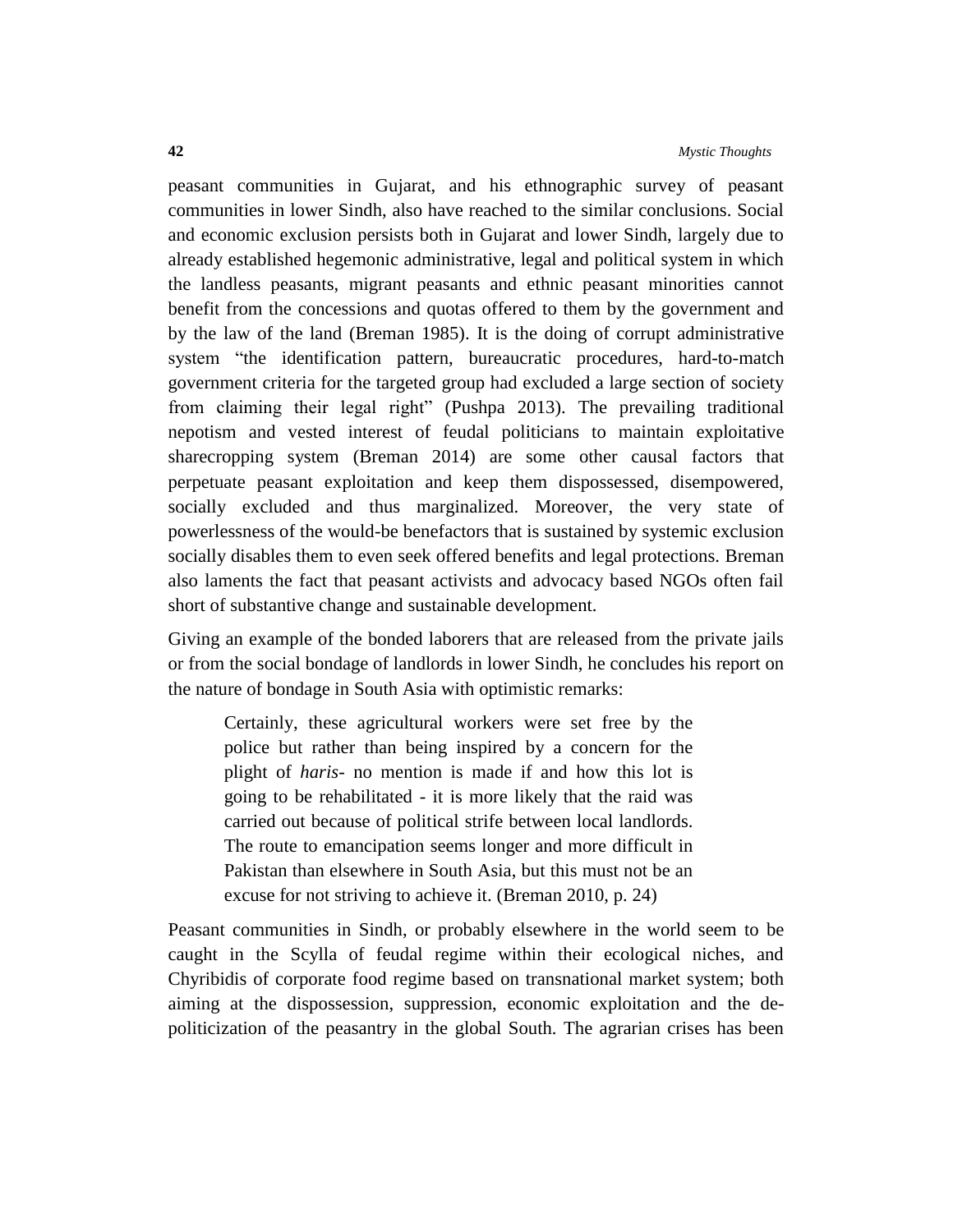#### *VIRTUES OF FOOD AUTONOMY* 43

generalized and rationalized through the capitalist notion of "free trade regime". The neoliberalists believe that the peasants in the south have to inevitably follow the path of capitalism and corporate culture. But the fact of the matter is that peasants are not just a laggard class in itself that is struggling to catch up with the advanced classes. It is not at all path-dependent. Rather it is anti-accumulation, contingent and contextually driven having some of its own basic internal dynamics independent of globalizing trends.

Hence, although landless peasants' struggle launched by the peasant activists and the civil society, for example, as it unfolds itself in China and in Brazil, for their rights to have land for living and cultivation, (Lindemann June 2010), and also in most of the agrarian developing countries of South-East Asia, is struggling for more than mere land reforms. The issue that concerns them most in this neoliberal and post-liberal globalizing world is that of 'food', not mere land reforms. They question the monolithic neoliberal discourse by deconstructing its fundamentals. They ask if the food is more than mere a "commodity". Is the production of food good only for growth, consumption and export? Is it so that the "food security" the necessary and the right slogan to ensure the proper supply of food for the global community. Is it the growth and agricultural production that is more important and valuable than the environmental preservation and indigenous values related to food. Peasant activists all over the world answer such queries into the negations. Instead they affirm that the production of the food is either the sovereign right of the states (food sovereignty), or the autonomous prerogative of ecological communities (food autonomy).

### **Tran-local Sufic-socialist Regimes: Linking Present with Past and Places**

As mentioned earlier, peasant activism in Sindh has had a history of partial successes. NGOs-led activism and modern development is not a primary factor that originated peasant activism in Sindh. NGOs intervention in the area was marginal before 80s, substantially increased in late 90s as the international donors as well as the government became convinced of the failure of the state-managed development projects and the successive governments to deliver to the masses. Peasant activism through civil society organizations was also bolstered, mainly due to change in international political order after the dissolution of USSR, that brought about change in mode of action of the so called Maoist and Marxists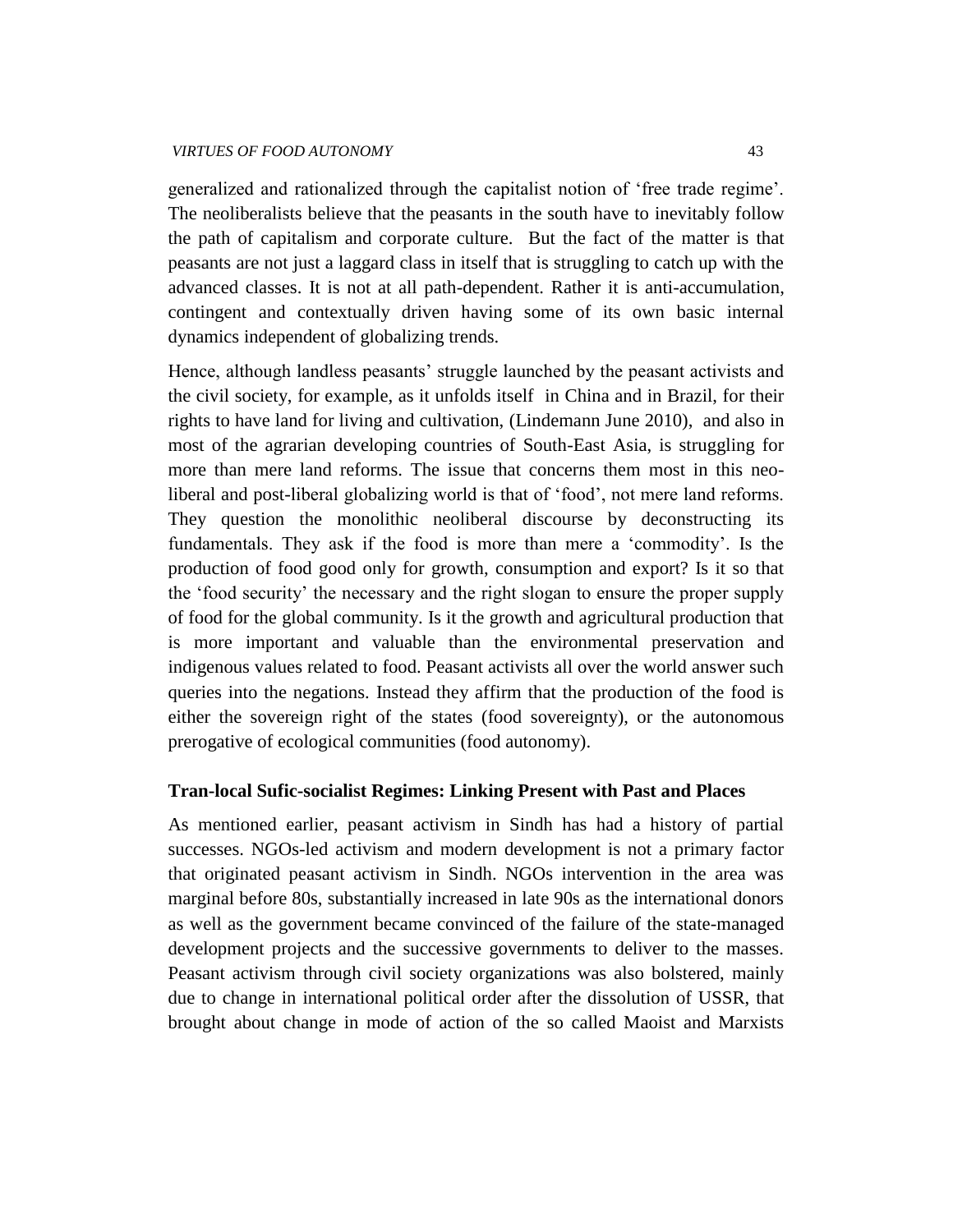peasant activists, who opened up their own foreign-funded NGOs to advocate for peasant rights and land reforms. Yet, it should not mean that peasant activism in Sindh started off in the latter half of previous century.

Socialist peasant activism in Sindh even predates, the communist ideology and colonial subaltern struggles. Historically, the most commonly mentioned event that led to the open conflict at collective level in Sindh, between landlord and the peasants occurred 1718 AD in Mughal era under *Subaidari* of Azam Khan, when local tribal chiefs were conferred authority to collect revenue from peasants. Sufi Shah Inayat, a local spiritual leader launched a peasant movement and introduced the Sufi-socialist notion of "*Jo Khere, So Khaaey'* which literally means, "The one who tills, should eat'. (Soomro K. H., 2012; Badshah, 2011; Mahar, 2011; G.M.Sayed, 2011)

Shah Inayat had, in fact, established a peasant communion on the model of communalism (communal socialism) by allowing his follower peasants to till the land that was allotted to his ancestor-spiritual leaders by the Tarkhan rulers of Sindh. He just took the share from crop enough for the tendering of *Khanqah* or *Dargah*. The rest was equally distributed between individual peasant workers. This was novel and quite an extraordinary practice that defied the traditional practice of feudalism and Shrine-worshipping. His socialist commune attracted several peasant families of the nearby villages particularly to followers of another nearby *Dargah* at Bulri. (Mahar, 2011, pp. 28,29,30) Jhok communes were immune from paying any *abwaab* (extra shares and taxes) to landlord, and from serving as unpaid laborers and from paying official land tax. (Badshah 2011, p. 134).

After the murder of Shah Inayat, his followers didn"t follow his message of peaceful resistance and Sufic socialism, and just remained attached to the spread Sufic pantheism through Sufic singing and poetry. But that circumstantial failure does not reduce the historical value of the peasant communes established by Shah Inayat. Establishment of such type of peasant commune, even for the period of few months, is the ideal of peasant activists of Sindh even today. Hussain Badsha (2011), in his book emphasizes the relevance and need for Sufic socialism of Shah Inayat Shaheed. According to Badsha adverse sociopolitical condition of rural Sindh are still the same as that late Mughal era when Shah Inayat"s socialist peasant communism was sabotaged. The corruption of state institutions today,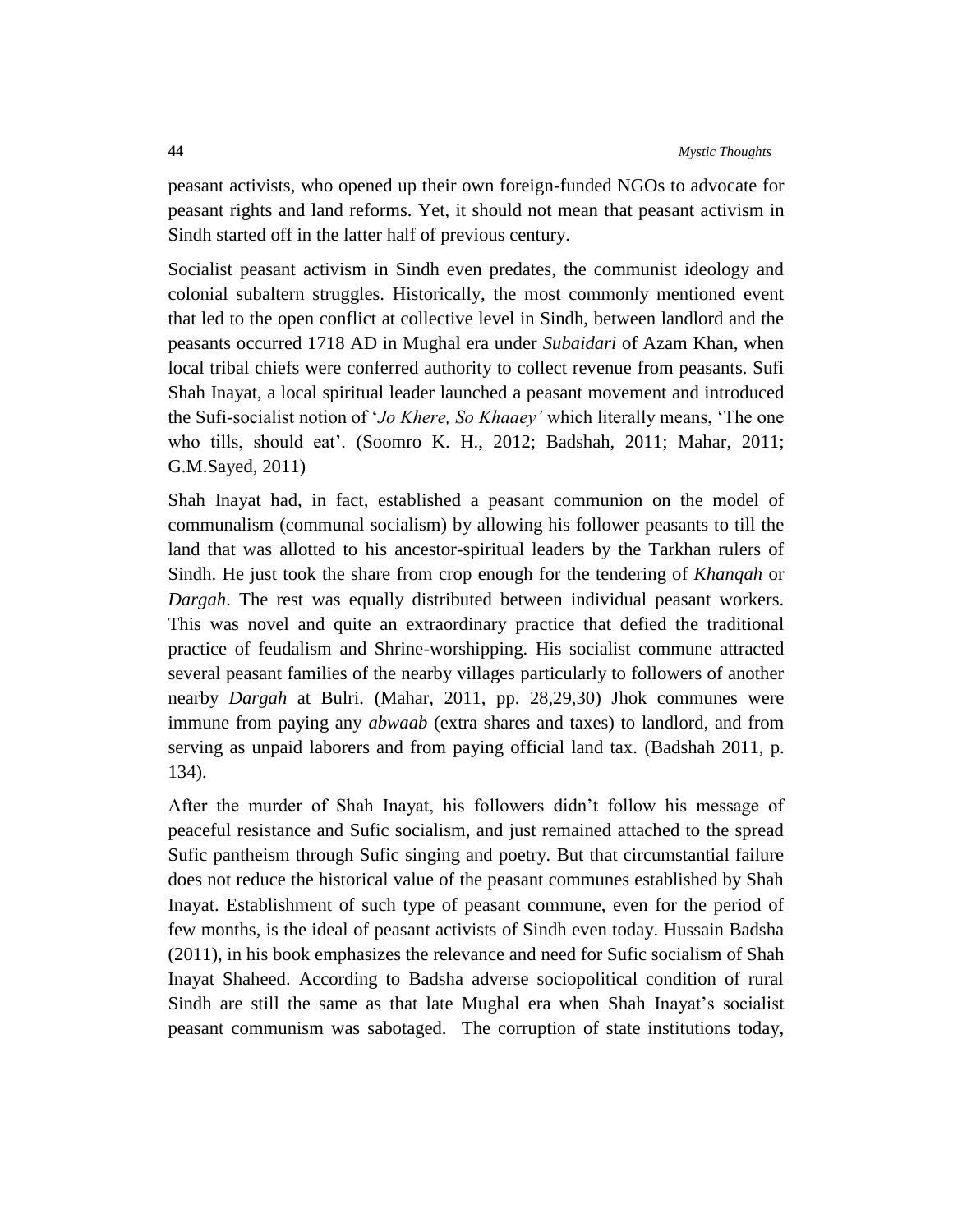perhaps, necessitates the socialist Sufic cult of peasant cooperatives of the kind established by Shah Inayat. (Badshah 2011, p. 10).

Sufic-socialist ideology, inspired from the poetic philosophy of Shah of Bhitt, the Sufi poet of Sindh, has already been adopted by the Sindhi nationalists, and somewhat differently by all leftist organizations of Sindhi people. But, it being inspired by poetry, not the concrete historical event, bears little practical values, at least, as far as, socialist and structural change in society is concerned. That missing link can be provided by the reinterpretation of the socialist peasant movement of Shah Inayat with the purpose to establish sufic-socialist agrarian regimes throughout Sindh. The ideal of "Jo Khere, So Khaey" is, in fact, a very broad concept which encapsulates the complete philosophy of life for rural folks. Shah Inayat's political and social program, in its essence, is still relevant to the peasant issues of rural Sindh, as the distorted systemic remnants of feudalistic system of the past are still dominating the socio-political scene of rural Sindh. It can serve as the uniting bond between various trans-local peasant communities of Sindh and Pakistan. Bhooro Mal Kolhi, a prominent Kolhi-Dalit activist, for instance, believes that untouchable communities of lower Sindh were with Shah Inayat Shaheed during his struggle against landlordism and feudalism of that time (Kolhi B. M., 2014, p. 83). Hence, Shah Inayat"s peasant movement was, and is widely believed to be inclusive of all lower castes, peasants and laborers of the region. Hence from both Dalit as well as Hindu perspective, Sufic socialism of Sindh is not antithetical to Hinduism or Dalitanism. Malkani has quoted Annemarie Schimmel that:

In Sindh, the borders between Hinduism and Islam were not hermetically closed. A classic example of this close connection is "Sur Ramkali" in Shah Abdul Latif"s "Risalo", a poem in which this mystic praises the wandering yogis in terms taken from Quran and Hadith. SachalSarmast and his followers have not hesitated to sing the essential Unity of Being that manifests itself now in Abu Hanifa, now in Hanuman, now in the Vedas, now in the Quran." (Malkani 1997, p. 129)

Hence, Kolhian Hinduism being syncretic is also very much in line with Sufic or Sufic-socialist Islam. Therefore, peasant activists as well as Sindhi ethnonationalists politicians and state policy-makers should look for synergies in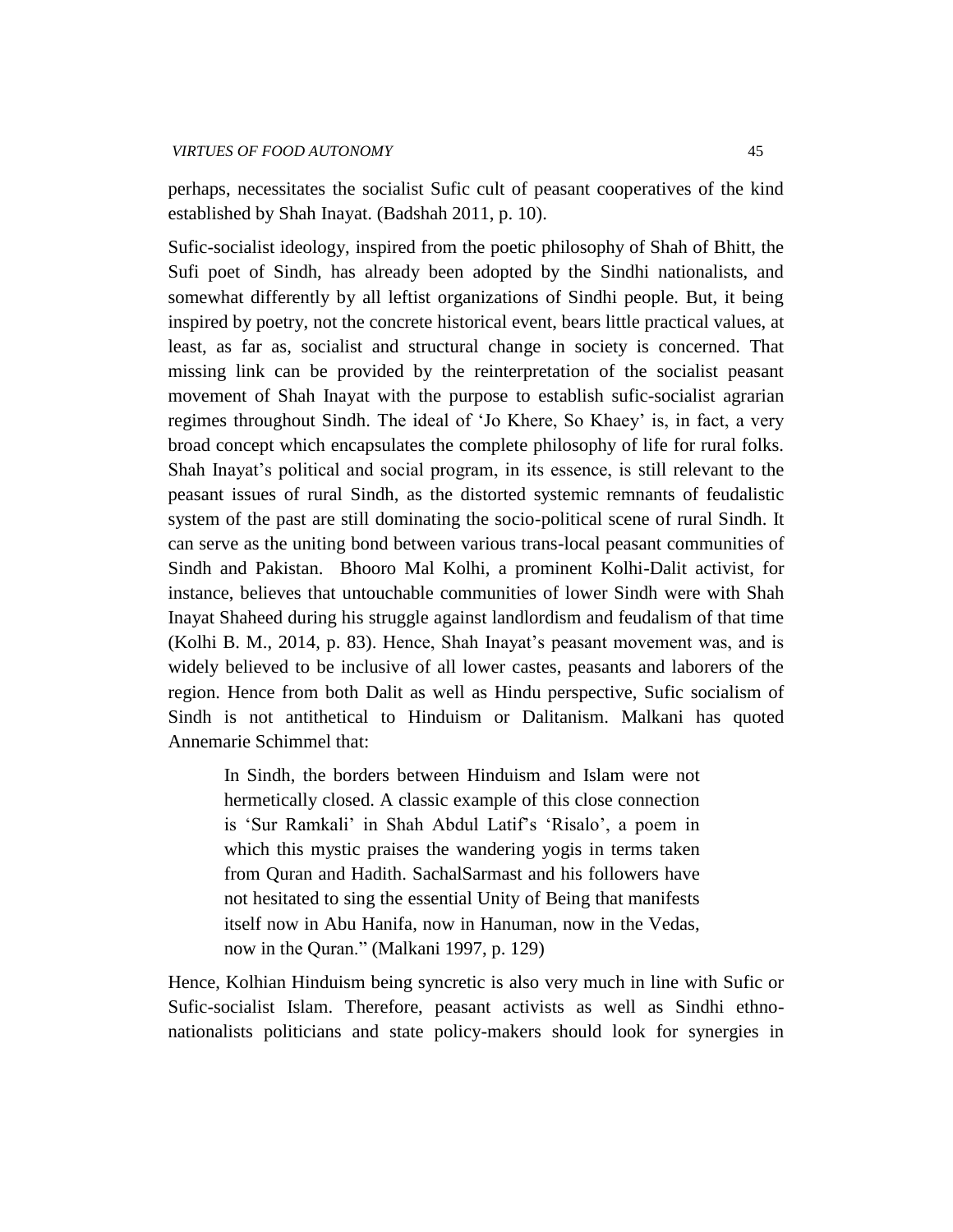different religious practices. Moreover, in the context of Parkari Kolhi community, their migration from ecologically unsustainable region of Tharr desert, their status as bonded agricultural laborers at Barrage area, and the current debate in Sindh on corporate versus cooperative farming need to be analyzed in the light of Philip Mc Michael"s and Arturo Escobar"s insights. Shah Inayat"s ideology that "the land and produce belongs to the tiller" (Soomro, 2012; Badshah, 2011; Mahar, 2011; G.M.Sayed, 2011) has parallel voice in the  $21<sup>st</sup>$  century postdevelopmentalist, Arturo Escobar. Believing that the 'culture sits in places' (Escobar, 2001), the distribution of land and wealth amongst the local ecological places or niches, in accordance with the potential of individual members of the community or locality, is the principle that almost all contemporary postdevelopmentalist scientists are forcefully are attesting. Sufic-socialist alternative can serve as the local reflection of " the indigenous cosmovision of co-existence with nature" that may take material, ecological and spiritual development as a single "whole" and as the integral part of the worldview of every ecological community (Alcoreza, 2013), and thus interconnected and networked with transnational and trans-local global moral agrarian regimes. Therefore, it would be desirable for peasant activists of Sindh to pursue that trans-localizing and trans-nationalizing course to make it an integral part of peasantivist, communal political agenda.

Hence, the emancipatory strategic model proposed and tried out by Shah Inayat can serve as the "cosmovision" for the marginalized peasant communities of lower Sindh. The ideal of "*Jo Kherey, So Khaey'* given by Shah Inayat, has the potential to be transformed into a posdevelopmental model similar to the ones developed by Bolivia in the form of *BuenVivir*, by Ecuador in the form of *SumakKawsay*, and the Venezuelan initiative of establishing "communal councils" on the basis of Bolivarian ideology (Gudynas, 2013; Gudynas, 2011; Lang, 2013; Pearson, 2009; Escobar, 2012). The common factor between Latin American and Sindhian Sufic models is that all of these alternative models evolved from the bottom, from the grass roots, from below and from within indigenous peasant communities. These models evolved through micro-political process in which indigenous peasant communities struggled for their indigenous rights. These struggles eventually materialized in form of changes in political regimes, national constitutions, legal and administrative systems of Latin American countries. Emergence of such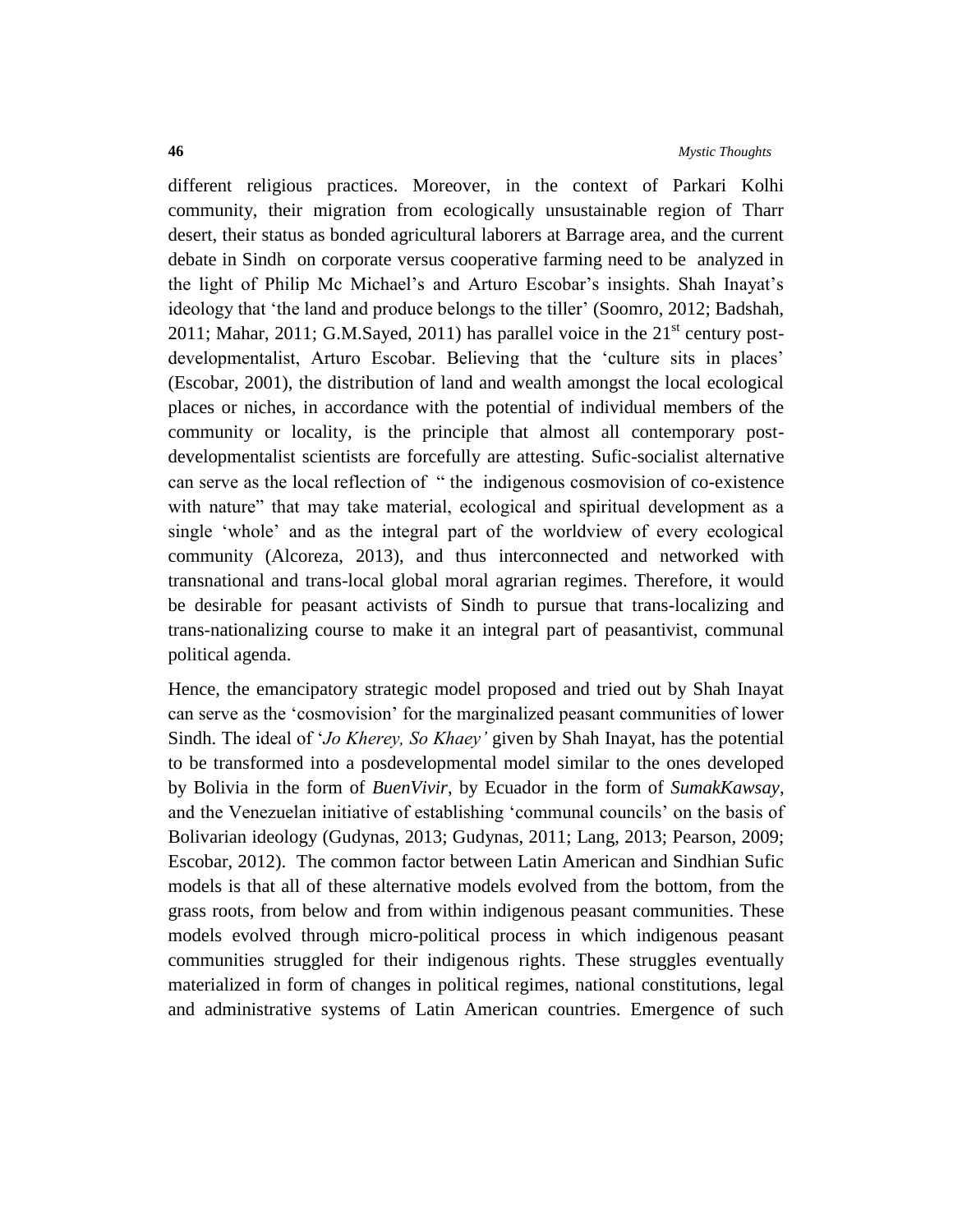powerful struggles and their combined trans-local impact on the national regimes is, however, yet to be realized in Sindh and in Pakistan.

# **From 'Food Security' and 'Food Sovereignty' to 'Food Autonomy'**

Transnational peasant movement, to counter neoliberal notion of "food security", initially proposed and propagated the notion of "food sovereignty" which aims the giving nation-states the right to grow and sell the food into the market independent of the pressure from global market system. Impact of food prices on poor classes, and the capitalist accumulation of surpluses remains no longer relevant as food sovereignty movement assess the impact of food prices, taking into consideration wide range of variables, in relation to its impact on demographic, ecological, social and cultural pathologies brought about by neoliberalism.

The ontology of the food sovereignty movement critiques the reductionism and false promises of neoliberalism, positing a practice and a future beyond the liberal development subject, and the science of profit. This emerging ontology is grounded in a process of revaluing agriculture, rurality and food as essential to general social and ecological sustainability, beginning with a recharged peasantry… Defending the peasant way is not just about preserving a "culture", but strengthening cultural practices committed to transcending the subordination of food and agriculture to the price form. In so doing, the food sovereignty movement asserts the incommensurability of diverse agri- and food-cultures with a monocultural exchange-value regime that objectifies food, incorporating its production, and consumption, into the process of capital accumulation in general. (McMichael 2008, p. 213-15)

Agrarian question gets shifted from the problematic of nation-building, though that shift is or was partial, to that of global political-economy. Transnational global market trends, in fact, confounded path-dependent progressive unilineal national development policies. (McMichael 2008, p. 210-11,12) Food security aims at 'feeding the world' through market access and food surpluses generated in the North. Whereas food sovereignty movement argues, in contrast, family-farm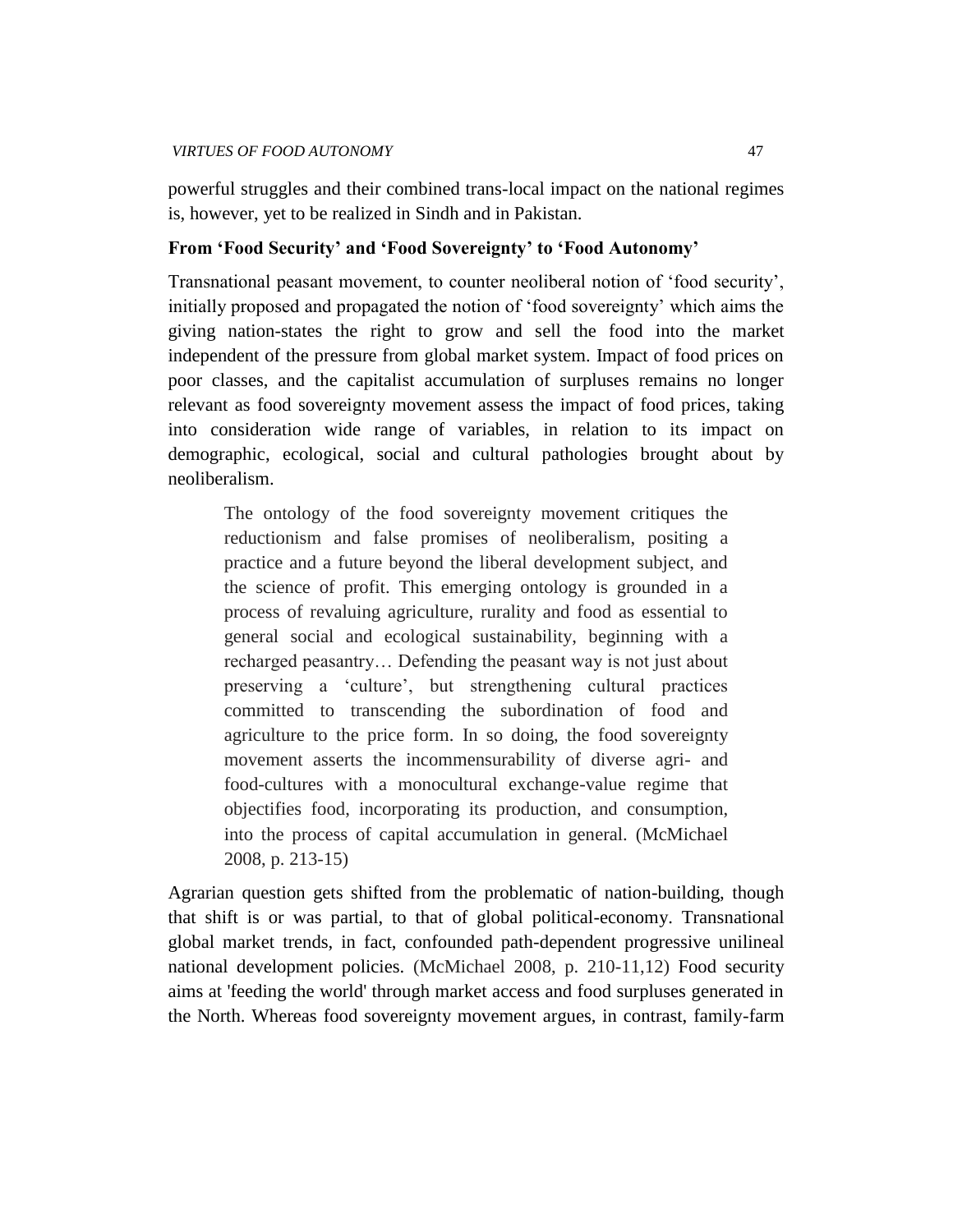and peasant-based production for domestic purposes, which is, in fact, responsible for 90 percent of the world"s food production. (McMichael 2008, p. 216)The "food sovereignty" regime functions on the principle of plural economy;

…with an expanded role for the state, which participates through state companies in mining, industry, food and services, controlling the industrialization of natural resources to overcome dependence on raw materials exports, achieve food sovereignty and transform the productive matrix (mode of production) in harmony with nature" (Alcoreza 2013, p. 156)

To counter the hegemonic neoliberal transnational onslaught on the sovereignty of the nation-states, "food sovereignty" model served national and peasant"s interests best. But it seemed problematized in case of multinational, multi-ethnic and ecologically diverse countries such as Brazil, India and Indonesia. "Food sovereignty' itself is a problematic term, as it evokes protectionism" (Michael 2008, p. 220) at nation-state level.

Essentially, 'food sovereignty' serves to appropriate and reframe dominant discourse, as a mobilizing slogan, and as a political tactic to gain traction in the international political-economy to a global moral economy organized around 'cooperative advantage' – as a counterpoint to "comparative advantage" and its licensing of corporate manipulation of the state system and world economy as a chessboard for accumulation. *en routefree*" (Michael 2008, p. 220)

Hence, feeling that the notion of "food sovereignty" was also insufficient and could undermine the right of contextually different ecological and geographical peasant communities and ethnic groups, and could lead to the extraction of natural resources and minerals, and the cultivation of the capital intensive crops to maximize national growth and income, it has been recently discarded, at least theoretically, and the newer alternative concept of "food autonomy" evolved.

In Colombia for instance, movements prefer to use *autonomiaalimentaria* (food autonomy) which is somewhat different to food sovereignty. Food sovereignty tends to put the emphasis on the national level, so a county might say we basically produce food for the population blah blah blah, that"s not good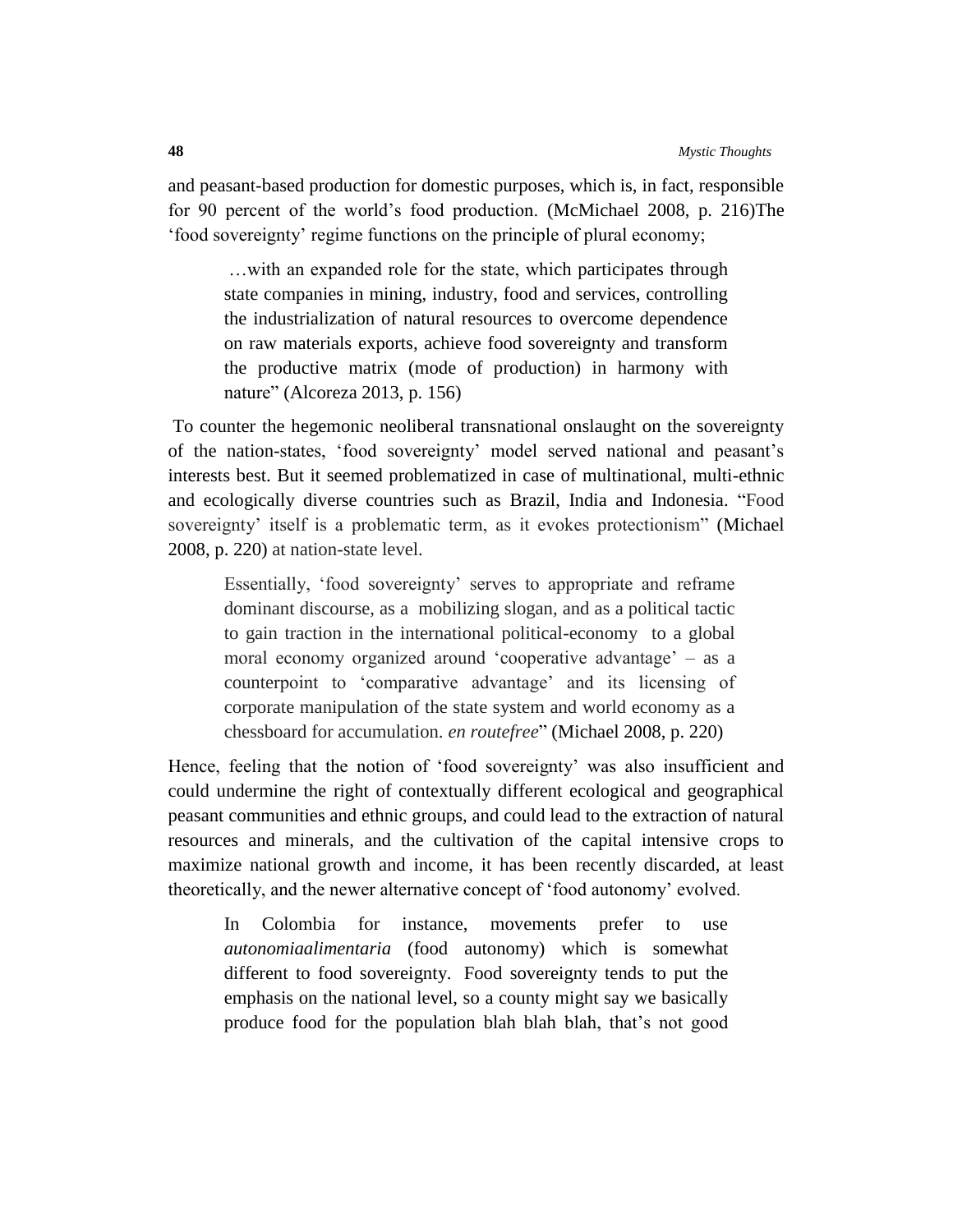enough. There has to be food autonomy locally, regionally, nationally. (Escobar, 'Alternatives to development': an interview with Arturo Escobar, 2012)

"Food autonomy" means the right of the ecological community to grow the food of its choice, with the self-chosen, time-tested methods taking care of the environmental hazards largely through indigenous and locally evolved means and ways. The notion of 'food autonomy' is contrary, both nation-states monopolizing discourse, and to the neo-liberal policies that prioritize international trade over "food for people", increase dependence on agricultural imports, and strengthen industrialization of agriculture, thus jeopardizing genetic, environmental, cultural and ecological health of the ecological niches, communities, places or locations, micro-societies and geographical regions(Mc Michael 2008, p. 210-11,12; Escobar, 2001). For instance, although export of agricultural items have increased over the years in Pakistan, the relative prices at farm gate for actual peasants did not increase, and the real incomes stagnated putting peasants under further debt or in the condition of social and economic incapacitation.

International Peasant Movement, which is in the shaping, aims at identifying itself with the 'global civil society' which itself is in formative stages. It is confirmed by the…

[La] Vía Campesina"s uncompromising opposition to state complicity in the neoliberal project (including its opposition to G-20 " trade" politics at Cancun), and political goal of "reterritorializing" states from within ("agrarian citizenship"), and from without, through multilateral institutions dedicated to fair trade and global justice, (Michael 2008, p. 220)

Hence, as it is evident from the above passage, Latin American indigenous communities and ethnic groups elsewhere in the world had started questioning the global aid-community"s axiomatic terms, such as, "development" and "growth" in 1990s, yet such a kind of problmatisation is yet to be anticipated in South Asian developing countries such as Pakistan that heavily depend on donor-led 'development'.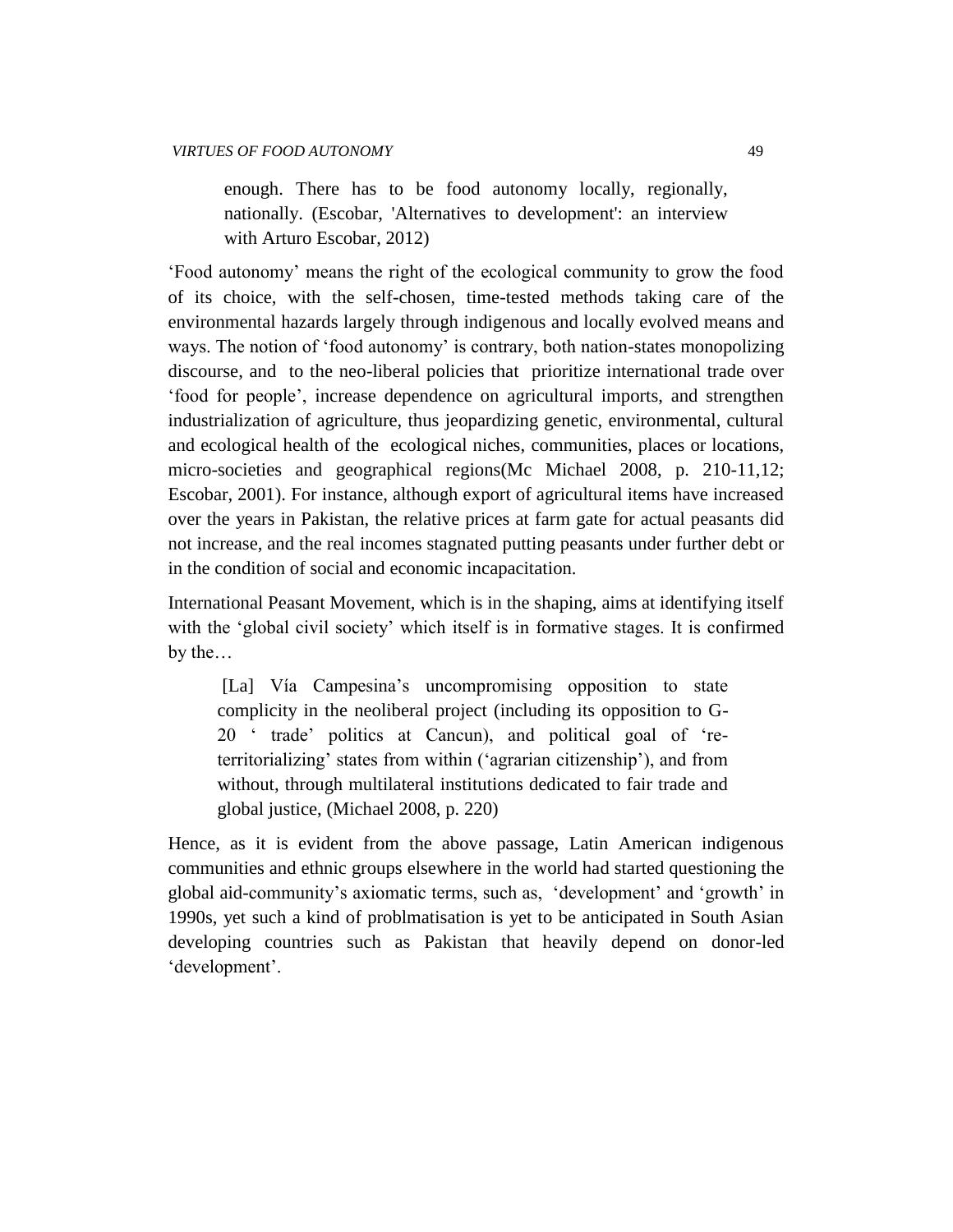### **Conclusion**

From the above intersecting local-cum-transnational analysis, it is evident that agrarian relations are being transformed beyond the scope of modernity theories or the Marxist stages of evolutionary development. The issue that concerns indigenous peasant communities most in this neo-liberal regime and post-liberal globalizing world is that of "food autonomy" instead of mere economic land reforms. They are demanding 'food autonomy' as their basic demand to ensure communal-peasantivist autonomy for place-based ecological communities. Keeping the notion of "food autonomy" and the establishment of communal agrarian regimes in perspective, peasant activists in Sindh, not only have to remain informed about the theoretical and ideological positioning of trans-local peasant communities, but have also to streamline and adapt their peasantivist agendas with transnational peasant movements through sustained activism.But, peasant activist in Sindh have yet to devise their own contextually compatible plan of the level and strength that could penetrate the feudal regime and break it from within to create space for the marginalized. The breakage of the exploitative structures could be achieved if peasant activists, for instance, do not simply attempt to emancipate peasants from bondage, to raise the social status of the marginalized according to the standards setup by the dominant classes, but instead they should setup their own indigenously creative standards. They should not look towards the dominant feudals or landlords for recognition by adopting their standards, values, but provide with alternative thinking, alternative values as vigorous and valuable as that of the dominant ones.

Peasant activists, however, on their part, can evolve from within peasant communities more vigorous peasant organizations or communal councils. Suficsocialist alternative can serve as the local reflection of "the indigenous cosmovision of co-existence with nature, and as the integral part of the worldview of every ecological community, and thus could be interconnected and networked with transnational and trans-local global moral agrarian regimes. Therefore, it would be desirable for peasant activists of Sindh to pursue that trans-localizing and trans-nationalizing course to make it an integral part of peasantivist, communal political agenda.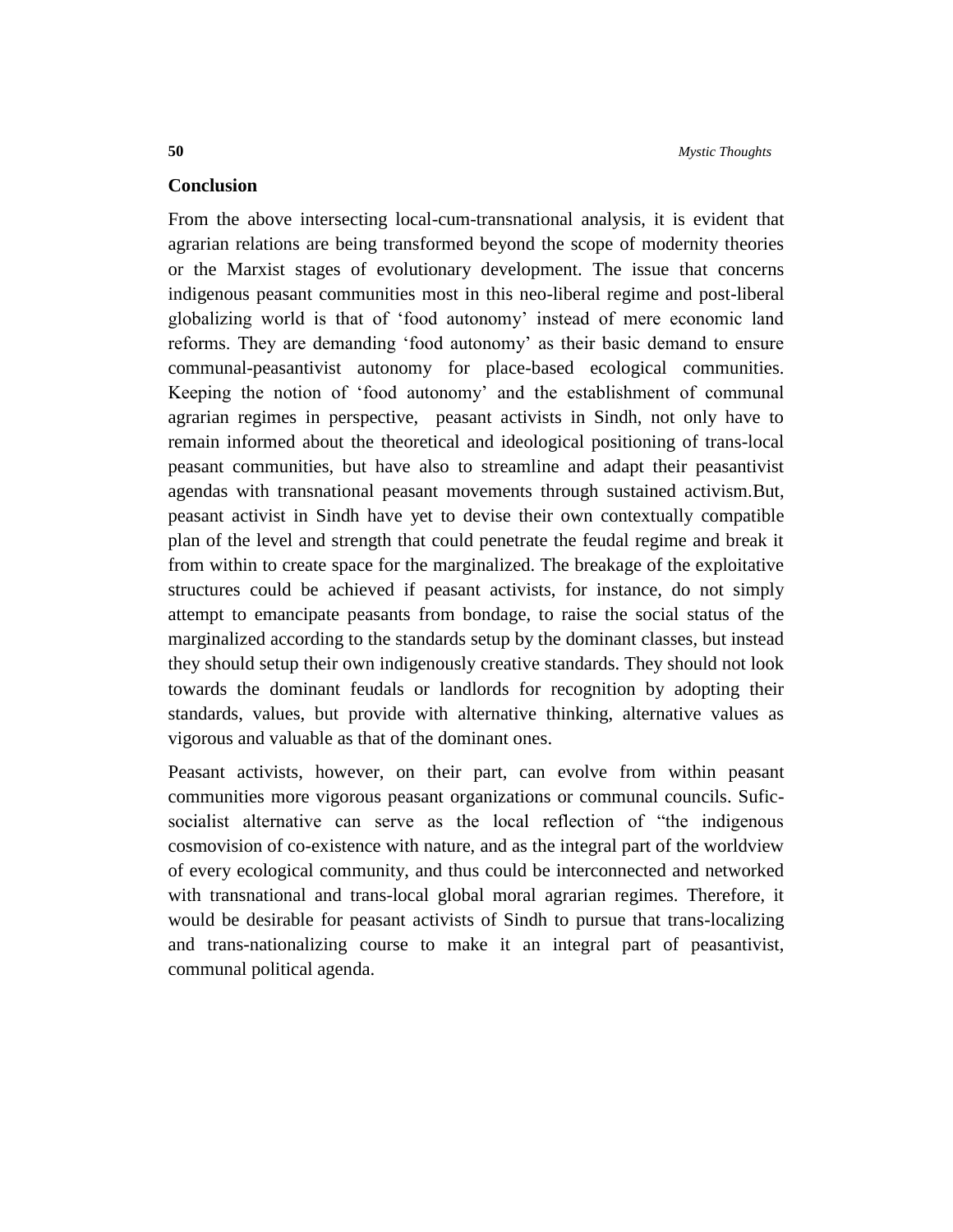### **References**

- Alcoreza, R. P. (2013). Buen Vivir as a model for state and economy. In M. D.Mokrani, Beyond Development: Alternative Visions from Latin America p. 143. Quito – Ecuador: Transnational Institute / Rosa Luxemburg Foundation.
- Badshah, H. (2011). Sufi Shah Inayat Shaheed: Sindh jo Socialist (2nd ed.). Kandiaro, Sindh, Pakistan: Roshini Publications.
- Breman, J. (1985). Of peasants, migrants and paupers: Rural labour circulation and capitalist production in West India. New Delhi: Oxford University Press.
- Breman, J. (2010). The Political Economy of Unfree Labour in South Asia:Determining the Nature and Scale of Debt Bondage. Kerala, India: Centre for Development Studies.
- Breman, J. (2014). The Undercities of Karachi. New Left Review. Retrieved May 27, 2014, from www.newleftreview.com
- Escobar, A. (2001). Culture sits in places: relections on globalism and subaltern strategies of localization. Political Geography20, 139-174.
- Escobar, A. (2012, September 28). 'Alternatives to development': an interview with Arturo Escobar. (D. Chapman, Interviewer) Venice.
- G.M.Sayed. (2011). Shah Inayatullah Alaih Alia Shah Shaheed Sufi Jhok. In H. Badshah, Shah Inayat Shaheed: Sindh Jo Socialist Sufi (p. 320). Kandiaro, Sindh, Pakistan: Roshni Publications.
- Gudynas, E. (2011). Buen Vivir: Today's Tomorrow. Development, 441-447.
- Gudynas, E. (2013). Debates on development and its alternatives in Latin America:A brief heterodox guide. In M. D.Mokrani, Beyond Development:Alternative Visions from Latin America. Quito – Ecuador: Transnational Institute / Rosa Luxemburg Foundation.
- Kolhi, B. M. (2014). Paracheen Lok: Ekweeheen Sadi Jey Aaeeney Mein (1st ed.). Hyderabad, Sindh, Pakistan: Himat Printers and Publishers.